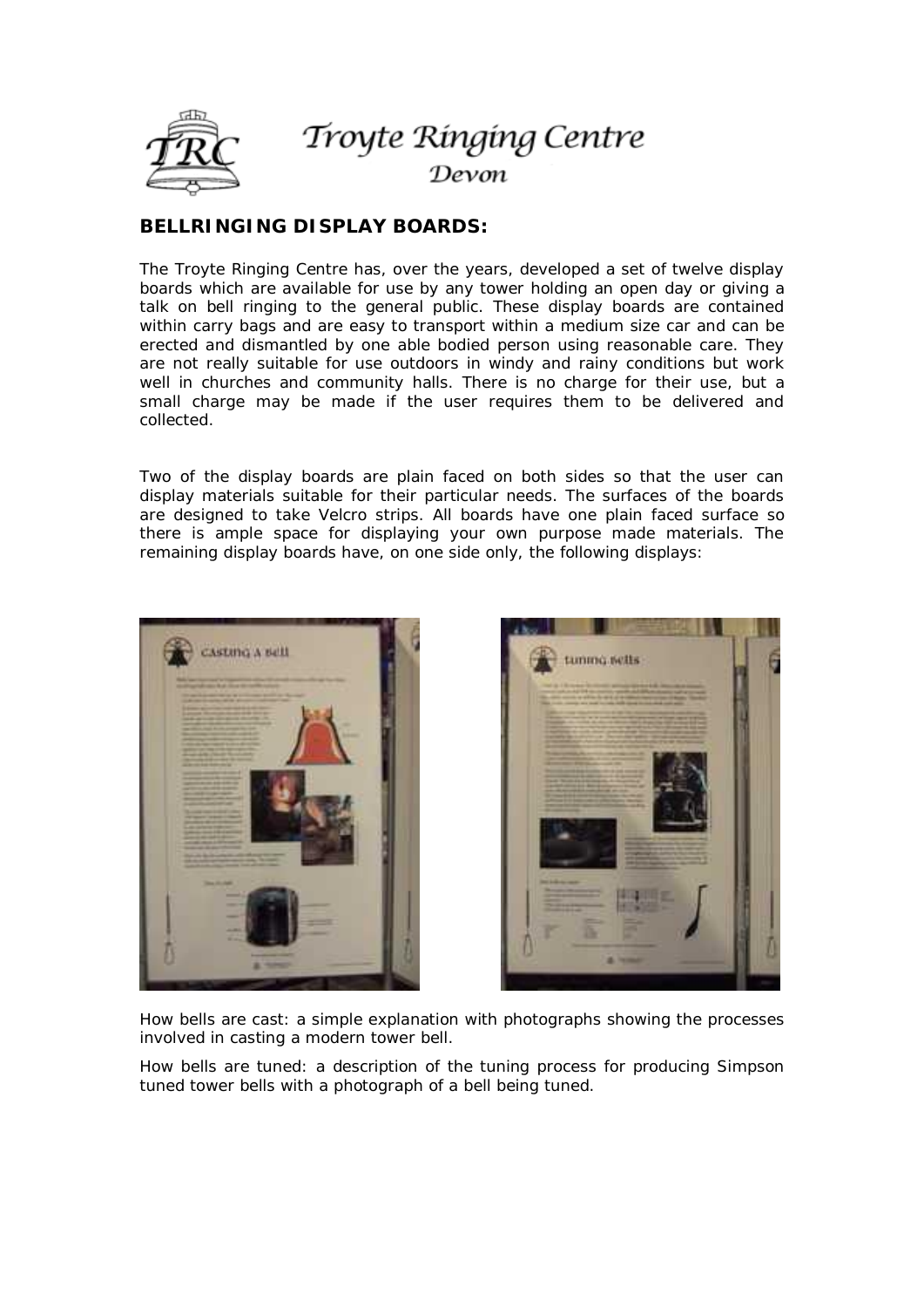



*Bell frames:* a display showing how the construction of bell frames has developed from simple wooden frames to more complex modern metal frames with bells on two levels

*How a bell is hung for full circle ringing:* a diagram showing and naming the various fittings involved in hanging a tower bell for full circle ringing. What we ring: a very simple introduction to method ringing.





*Why we ring:* quotations from a number of ringers indicating their motivation and commitment to ringing recorded during interviews

*Where we ring:* photographs showing some of the towers affiliated to the North East Branch of the Guild of Devonshire Ringers where Branch members regularly ring.